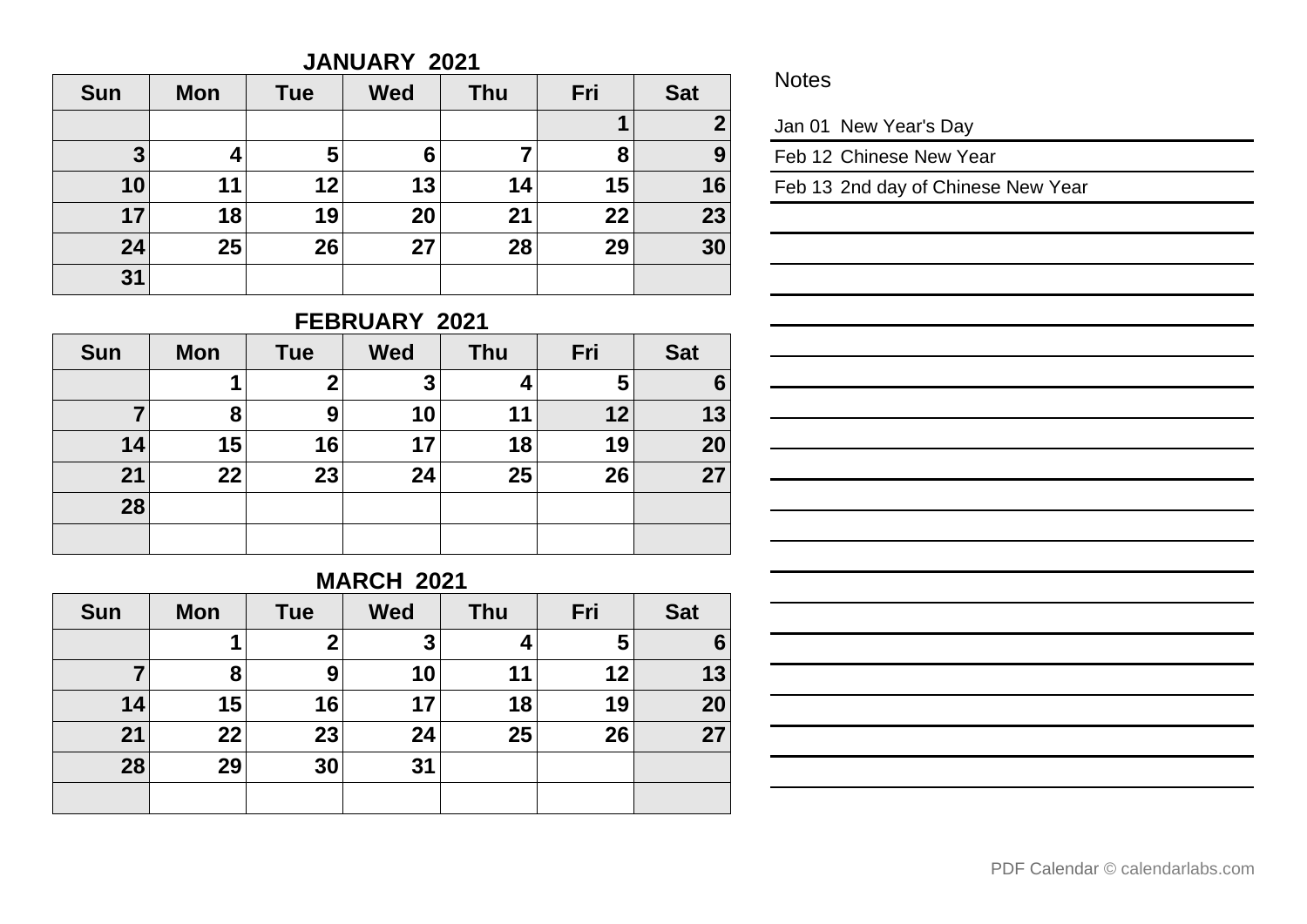#### **APRIL 2021**

| <b>Sun</b> | <b>Mon</b> | <b>Tue</b> | <b>Wed</b> | <b>Thu</b> | Fri              | <b>Sat</b>   |
|------------|------------|------------|------------|------------|------------------|--------------|
|            |            |            |            | 1          | $\boldsymbol{2}$ | $\mathbf{3}$ |
|            | 5          | 6          |            | 8          | 9                | 10           |
| 11         | 12         | 13         | 14         | 15         | 16               | 17           |
| 18         | 19         | 20         | 21         | 22         | 23               | 24           |
| 25         | 26         | 27         | 28         | 29         | 30               |              |
|            |            |            |            |            |                  |              |

#### **Notes**

Apr 02 Good Friday

May 01 Labour Day

May 13 Hari Raya Puasa

May 26 Vesak Day

# **MAY 2021**

| <b>Sun</b>       | <b>Mon</b> | <b>Tue</b> | <b>Wed</b> | <b>Thu</b> | Fri | <b>Sat</b> |
|------------------|------------|------------|------------|------------|-----|------------|
|                  |            |            |            |            |     |            |
| $\boldsymbol{2}$ | 3          |            | 5          | 6          |     | 8          |
| 9                | 10         | 11         | 12         | 13         | 14  | 15         |
| 16               | 17         | 18         | 19         | 20         | 21  | 22         |
| 23               | 24         | 25         | 26         | 27         | 28  | 29         |
| 30               | 31         |            |            |            |     |            |

## **JUNE 2021**

| <b>Sun</b> | <b>Mon</b> | <b>Tue</b> | <b>Wed</b> | <b>Thu</b> | Fri | <b>Sat</b> |
|------------|------------|------------|------------|------------|-----|------------|
|            |            |            | 2          | 3          |     | 5          |
| 6          | 7          | 8          | 9          | 10         | 11  | 12         |
| 13         | 14         | 15         | 16         | 17         | 18  | 19         |
| 20         | 21         | 22         | 23         | 24         | 25  | 26         |
| 27         | 28         | 29         | 30         |            |     |            |
|            |            |            |            |            |     |            |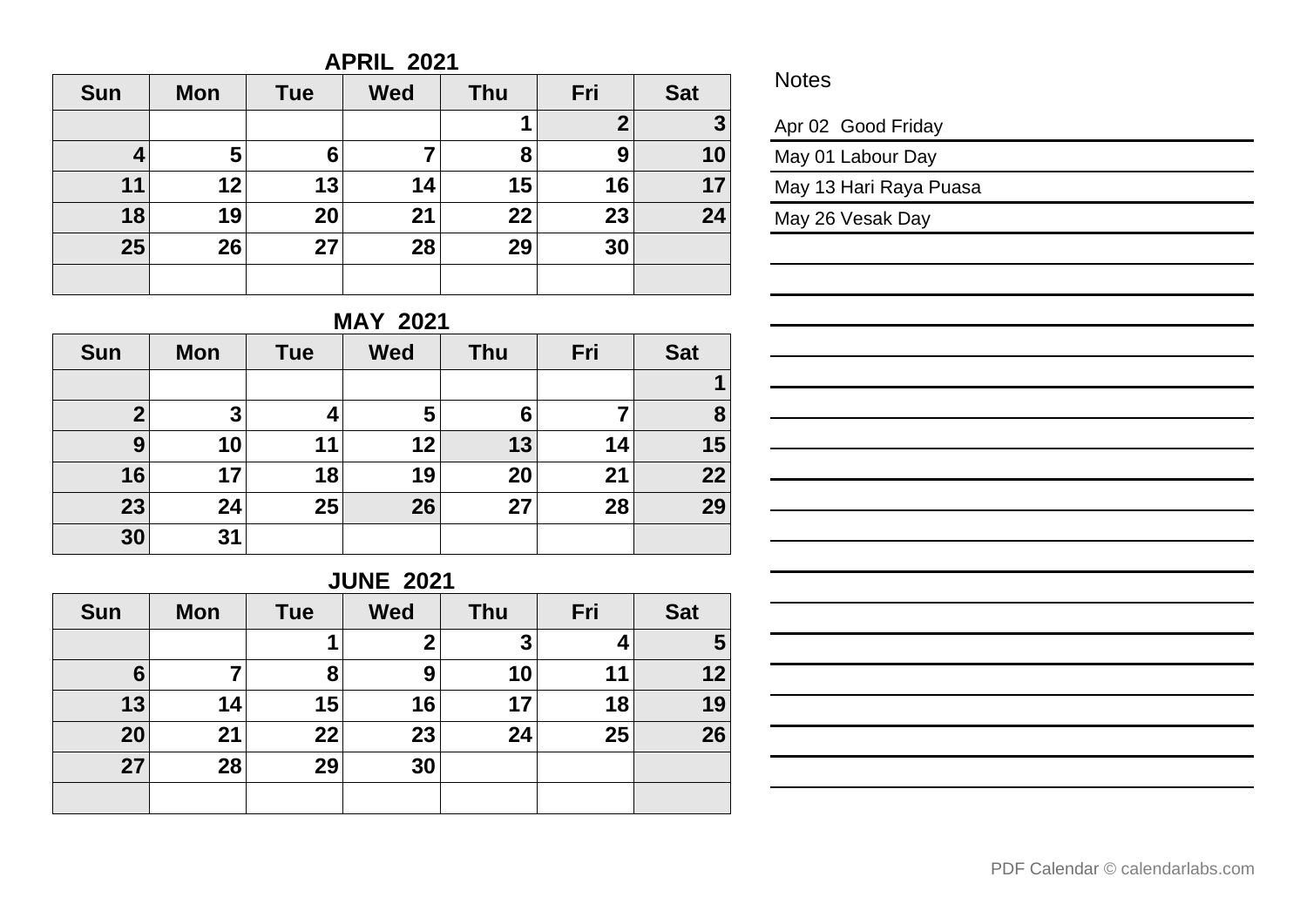**JULY 2021**

| <b>Sun</b> | <b>Mon</b> | <b>Tue</b> | <b>Wed</b> | Thu | Fri | <b>Sat</b> |
|------------|------------|------------|------------|-----|-----|------------|
|            |            |            |            |     | 2   | 3          |
| 4          | 5          | 6          |            | 8   | 9   | 10         |
| 11         | 12         | 13         | 14         | 15  | 16  | 17         |
| 18         | 19         | 20         | 21         | 22  | 23  | 24         |
| 25         | 26         | 27         | 28         | 29  | 30  | 31         |
|            |            |            |            |     |     |            |

**Notes** 

Jul 20 Hari Raya Haji

Aug 09 National Day

# **AUGUST 2021**

| <b>Sun</b> | <b>Mon</b>  | <b>Tue</b> | <b>Wed</b> | <b>Thu</b> | Fri | <b>Sat</b> |
|------------|-------------|------------|------------|------------|-----|------------|
|            | $\mathbf 2$ | 3          |            | 5          | 6   |            |
| 8          | 9           | 10         | 11         | 12         | 13  | 14         |
| 15         | 16          | 17         | 18         | 19         | 20  | 21         |
| 22         | 23          | 24         | 25         | 26         | 27  | 28         |
| 29         | 30          | 31         |            |            |     |            |
|            |             |            |            |            |     |            |

## **SEPTEMBER 2021**

| <b>Sun</b> | <b>Mon</b> | <b>Tue</b> | <b>Wed</b> | <b>Thu</b> | Fri | <b>Sat</b> |
|------------|------------|------------|------------|------------|-----|------------|
|            |            |            |            | 2          | 3   |            |
| 5          | 6          |            | 8          | 9          | 10  | 11         |
| 12         | 13         | 14         | 15         | 16         | 17  | 18         |
| 19         | 20         | 21         | 22         | 23         | 24  | 25         |
| 26         | 27         | 28         | 29         | 30         |     |            |
|            |            |            |            |            |     |            |

|  |  |  |  | PDF Calendar © calendarlabs.com |
|--|--|--|--|---------------------------------|
|--|--|--|--|---------------------------------|